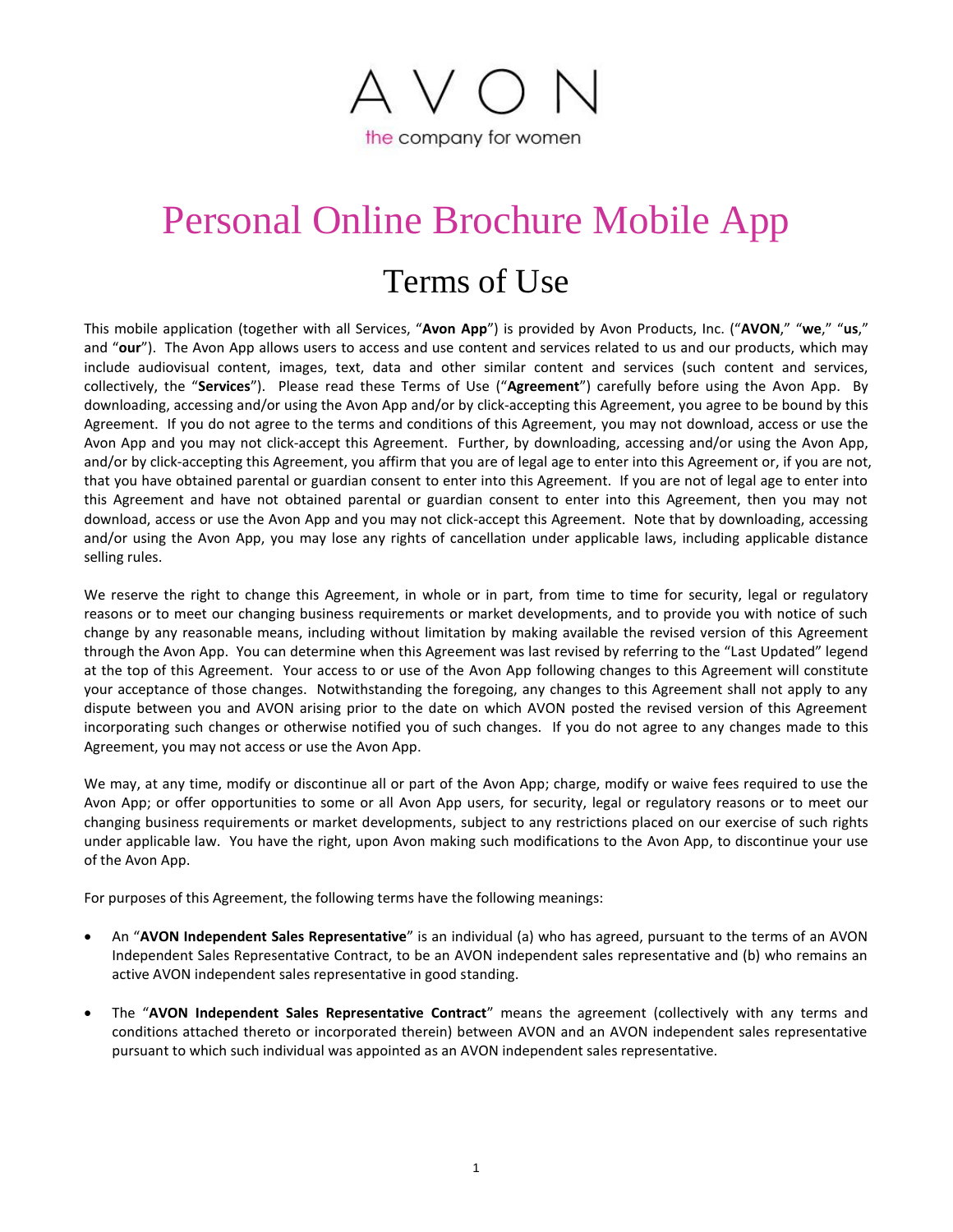

If you are an AVON Independent Sales Representative, you acknowledge and agree that your use of the Avon App is subject not only to this Agreement, but also to the terms and conditions contained in your AVON Independent Sales Representative Contract and any applicable Avon policies, codes of conduct or other related guidelines.

<span id="page-1-0"></span>**1. Content Posted by AVON Independent Sales Representatives.** AVON Independent Sales Representatives are independent third party contractors of AVON and are not otherwise affiliated with AVON or any of AVON's parent companies, subsidiaries or affiliates (collectively "**Affiliates**").

Without limiting the foregoing, although AVON may provide AVON Independent Sales Representatives with certain resources and tools (including without limitation assistance with the creation of personalized online sites that contain AVON branding and content, to which the Avon App may link or interact), you acknowledge and agree that neither AVON nor any Affiliate has control over, or is responsible or liable for, any text, images, or other information or materials made available by AVON Independent Sales Representatives through the Avon App. You further acknowledge and agree that neither AVON nor any Affiliate has control over, or is responsible or liable for, any personalized online sites of AVON Independent Sales Representatives to which the Avon App may link or interact. Such information, materials, and personalized online sites shall be referred hereafter as "**AVON Independent Sales Representative Content**".

Neither AVON nor any Affiliate (a) has taken any steps to confirm the accuracy or reliability of any AVON Independent Sales Representative Content or other materials communicated by an AVON Independent Sales Representative to you, or (b) makes any representations or warranties as to the security of any communications between you and any AVON Independent Sales Representatives undertaken using AVON Independent Sales Representative Content (for example, email links made available by AVON Independent Sales Representatives). In addition, neither AVON nor any Affiliate makes any representations or warranties as to the data privacy or data protection practices of any AVON Independent Sales Representative.

**Information You Submit Through the Avon App.** Your submission of information through or in connection with the Avon App is governed by AVON's privacy statement ("**Privacy Statement**"), located at **https://www.avon.uk.com/PRSuite/privacy\_security.page?CURR\_URL=privacy\_securi** e **ty.pag**

]. To the extent that you submit any personally identifiable information to any third party in connection with the Avon App (for example, via Third Party Materials, defined in Section [11\)](#page-6-0), please note that (a) such third party's collection, use and disclosure of such information will be governed by its own privacy policy and not by AVON's Privacy Policy, and (b) we are not responsible for the information collection, usage and disclosure practices of such third party or any other third parties, including without limitation AVON Independent Sales Representatives.

You represent and warrant that any information you provide in connection with your use of the Avon App is true, accurate and complete, and that you will maintain and update such information as needed, such that the information remains true, accurate and complete.

**2. Registration; User Names and Passwords.** You may be required to register in order to access certain areas or features of the Avon App. With respect to any such registration, you may not use (and we may refuse to grant you) any user name or email address that belongs to or is already being used by another person; that may be construed as impersonating another person; that violates the intellectual property or other rights of any person; that is offensive; or that we reject for any other valid reason in our sole discretion. You are responsible for maintaining the confidentiality of any password you may use to access the Avon App, and you agree not to transfer your password or user name, or lend or otherwise transfer your use of or access to the Avon App, to any third party. You are fully responsible for all interactions with the Avon App that occur in connection with your user name except to the extent that any unauthorized use is not caused by any breach of your obligations under this Agreement. You agree to immediately notify AVON of any unauthorized use of your password or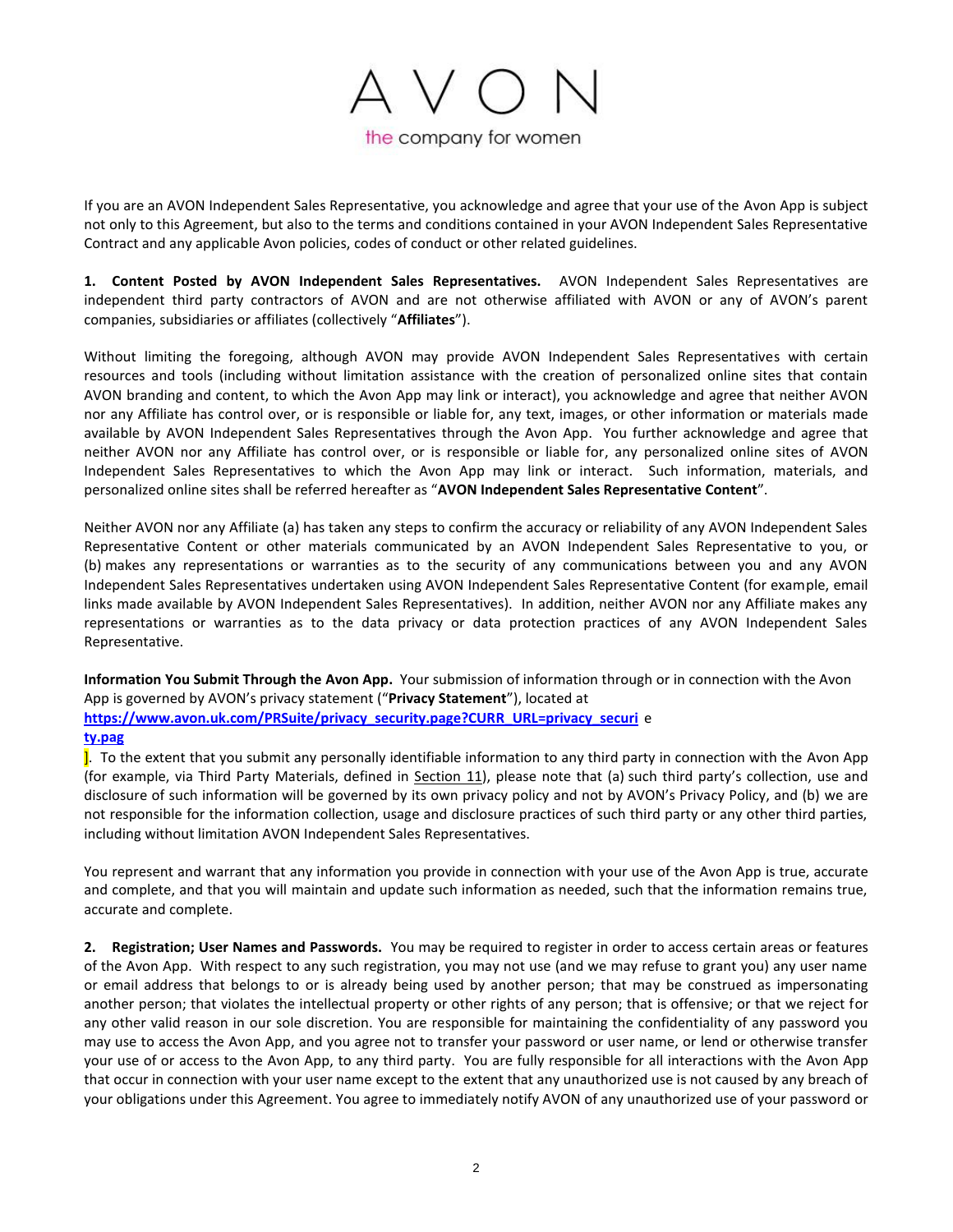

user name or any other breach of security related to your account, your user name or the Avon App of which you become aware, and to ensure that you log off and exit from your account with the Avon App (if applicable) at the end of each session. We are not liable for any loss or damage arising from your failure to comply with any of the foregoing obligations.

<span id="page-2-0"></span>**3. Rules of Conduct.** While using the Avon App you agree to comply with all applicable laws, rules and regulations, and to respect the rights and dignity of others. In addition, your use of the Avon App is conditioned on your compliance with the rules of conduct set forth in this Section, and failure to comply with this Agreement and/or these rules of conduct (including without limitation your repeated engagement in copyright infringement through or in connection with the Avon App) may result in termination of your access to and use of the Avon App pursuant to Sectio[n 15](#page-8-0) below.

You agree not to post, transmit, or otherwise make available through or in connection with the Avon App:

- Any information or materials that are or may be, or the posting, transmission or use of which is or may be: (a) threatening, harassing, degrading, hateful or intimidating; (b) defamatory or libelous; (c) fraudulent or tortious; (d) obscene, indecent, pornographic or otherwise objectionable; or (e) protected by copyright, trademark, trade secret, right of publicity, confidentiality or privacy or any other proprietary right without the express written consent of the owner of such right.
- Any virus, worm, spyware or other computer code, file, or program that is harmful or invasive or that may or is intended to damage, hijack, or disrupt the operation of, or monitor the use of, any hardware, software or equipment, including servers or networks used to make the Avon App available.
- Any unsolicited or unauthorized advertisements, promotional material, "junk mail," "spam," "chain letter," "pyramid scheme" or investment opportunity, or any other form of solicitation that is not expressly approved by AVON in advance.
- Any personally identifiable information of another individual, without the prior lawful consent of such individual.

You further agree not to post, transmit, or otherwise make available through or in connection with the Avon App:

- Use the Avon App for any fraudulent or unlawful purpose.
- Use the Avon App to (a) advertise or offer to sell or buy any goods or services for any business purpose, or otherwise promote any services, businesses or opportunities, or (b) reproduce, duplicate, copy, sell, resell, link to or otherwise exploit for any commercial purposes, any portion of, use of, or access to, the Avon App.
- Remove any copyright, trademark or other proprietary rights notice from the Avon App or from materials originating from the Avon App.
- Create a database by downloading and storing Avon App content.
- Use any robot, spider, site search/retrieval application or other manual or automatic device to retrieve, index, "scrape," "data mine" or in any way gather Avon App content or reproduce or circumvent the navigational structure or presentation of the Avon App without AVON's express prior written consent.

Additionally, you acknowledge and agree that you (and not AVON) are responsible for obtaining and maintaining all telecommunications, broadband, and computer hardware, equipment, and services needed to access and use the Avon App, and for paying all charges related thereto.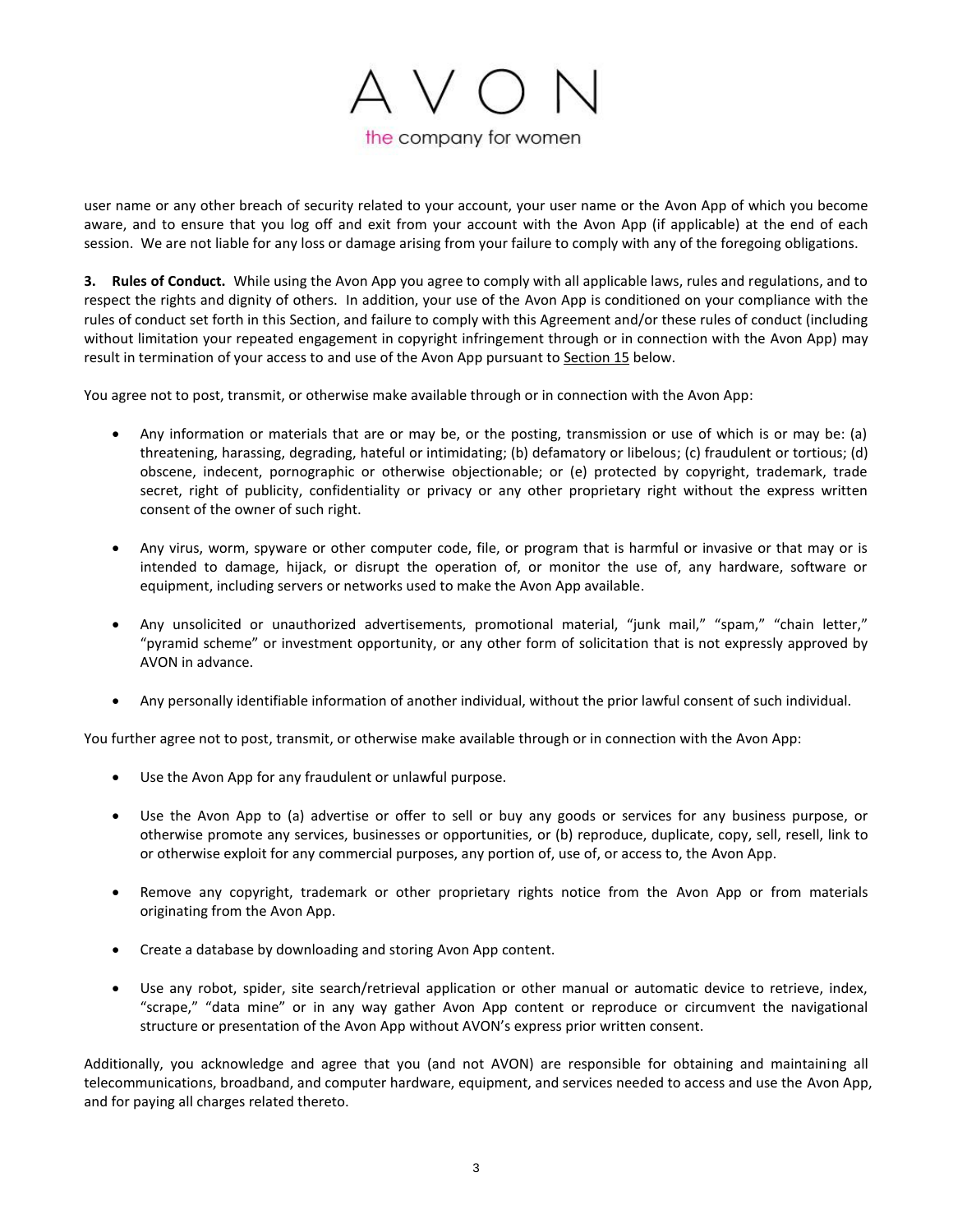

### <span id="page-3-1"></span>**4. Software License Grant; Restrictions on Use.**

The Avon App is licensed, not sold, to end users. Subject to the terms and conditions of this Agreement, we hereby agree to permit you, on a non-exclusive, revocable, non-transferable, non-sublicensable, limited basis, to (a) install the Avon App on an Internet-connected mobile device or mobile telephone (*e.g.*, an iPhone, iPod Touch, or iPad, or an Android-based mobile telephone) (such mobile device or telephone, "**Mobile Device**") that you own or that is in your possession and control and (b) use the Avon App as installed on such Mobile Device as permitted by this Agreement and any applicable usage rules set forth in the third-party Terms of Service governing the application store through which you obtained the Avon App; provided that your installation and use of the Avon App are solely (i) for your personal use and for non-commercial purposes; and (ii) in accordance with each of the restrictions and limitations set forth in this Agreement. If you fail to comply with any of the terms or conditions set forth in this Agreement, this Agreement (including the grant of permission to use the Avon App hereunder) will automatically terminate, whereupon you will immediately (y) cease using the Avon App; and (z) remove (*i.e.*, uninstall and delete) the Avon App from your Mobile Device. You are solely responsible for any violation of any applicable laws that results from your failure to abide by the terms of this Agreement. In addition, to the extent the retailer through which you obtain the Avon App has usage restrictions on the use of apps made available by such retailer, you agree to comply with such restrictions, and the license granted above is subject to such compliance.

Without limiting the generality of the foregoing paragraph, you shall not (i) rent, lease, timeshare, license, distribute, sublicense or otherwise transfer the Avon App or any portion thereof (as a standalone product or in conjunction with other products); (ii) make copies of the Avon App or any portion thereof (except as necessary to install and use the Avon App in accordance with this Agreement); (iii) reverse engineer, decompile or disassemble any portion of the Avon App, except where such restriction is expressly prohibited by applicable law; (iv) create derivative works of or from the Avon App or any portion thereof; (v) incorporate the Avon App or any portion thereof into any product or service; (vi) use the Avon App or any portion thereof for commercial purposes; and (vii) remove, alter or obscure any copyright, trademark, trade name or other proprietary notices, legends, symbols or labels that appear in the Avon App. All rights not expressly granted to you hereunder are reserved to AVON and its licensors.

### <span id="page-3-0"></span>**5. Submissions.**

- **a. Generally.** The Avon App may contain areas through which you are able to post information and materials, including without limitation text, images, photographs, graphics, music, videos, audiovisual works, data, information, files, links and other materials (each, a "**Submission**"). For purposes of clarity, you retain ownership of any Submissions that you post, subject to the terms and conditions of this Agreement (including the license grant in Section [5\(](#page-3-0)b) below). You hereby acknowledge and agree that you do not have any rights to use or incorporate into any Submission or other materials, any content or materials owned by us or the Affiliates, or our or their respective licensors or suppliers ("**Avon Content**"), except to the extent that AVON expressly authorizes you in writing to so use or incorporate such Avon Content. For the sake of clarity, AVON, the Affiliates or our or their respective licensors or suppliers, as applicable, shall retain ownership of the Avon Content.
- **b. License Grant.** For each Submission that you make available in connection with the Avon App, you hereby grant to us and the Affiliates a world-wide, royalty free, fully paid-up, non-exclusive, perpetual, irrevocable, transferable, and fully sublicensable (through multiple tiers) license, without additional consideration to you or any third party, to: (i) reproduce, distribute, transmit, perform and display (publicly or otherwise), make available to the public, adapt, modify, edit, translate, make, sell, offer to sell, import, and otherwise use and exploit (and have others exercise such rights on behalf of us or the Affiliates, through multiple tiers) such Submission, any ideas accompanying, related to, or embodied in such Submission, and any materials embodying, incorporating, or derived from such Submission, in any format or media now known or hereafter developed; (ii) create derivative works from such Submission (including without limitation by incorporating such Submission into any other work, or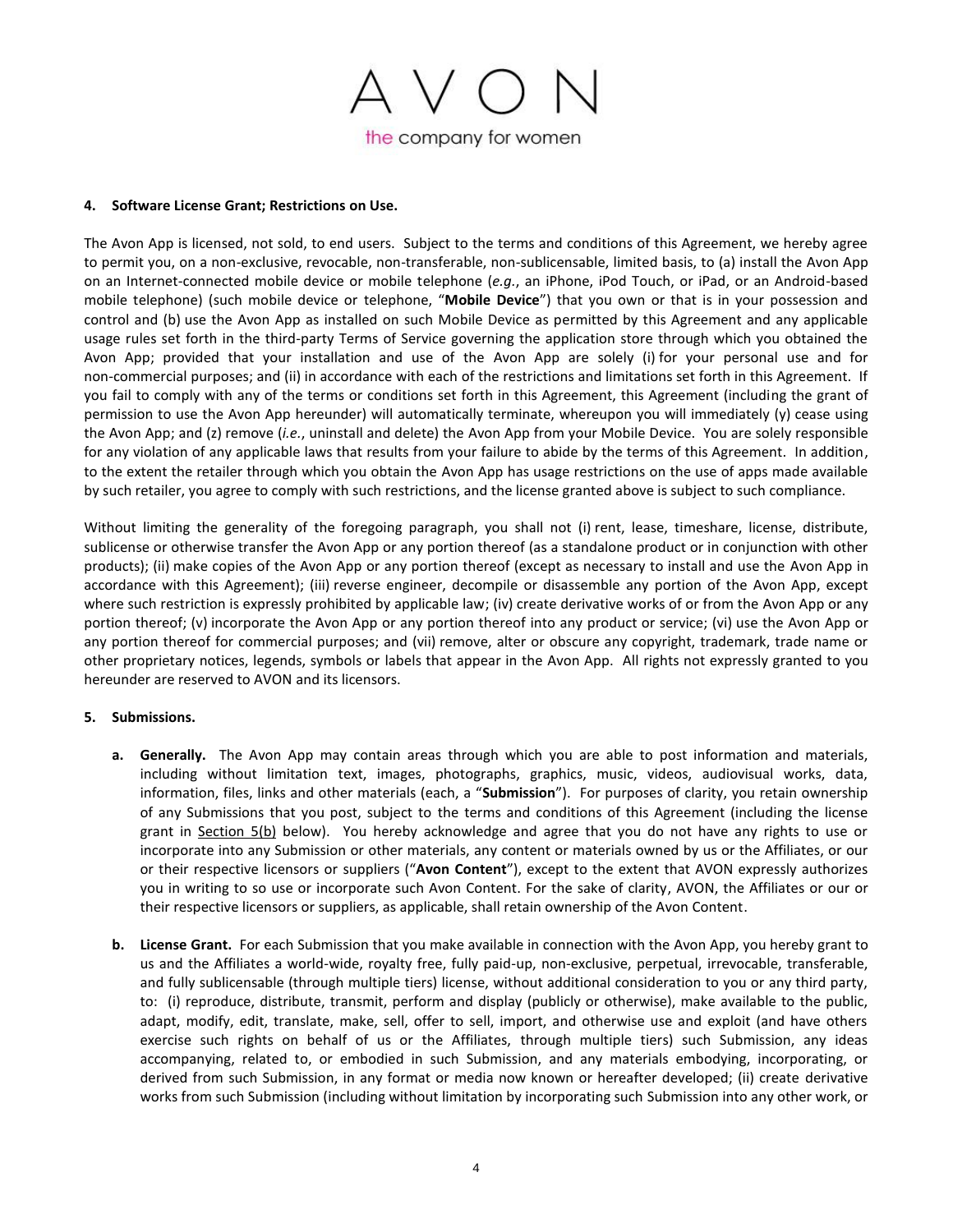

into our, the Affiliates' or our or their respective designees' products or services); (iii) exercise all trademark, publicity and other proprietary rights with regard to such Submission; (iv) use your name, photograph, portrait, picture, voice, likeness and biographical information as news or information and for advertising or promotional purposes, whether or not in connection with your Submission, in accordance with the Privacy Statement (which can be viewed on the main navigation page of the Avon App) and (v) use your Submission (including the contents thereof and any derivative works thereof) for any advertising or promotional purposes. IF YOU DO NOT WISH TO GRANT THE RIGHTS GRANTED IN THIS SECTION, PLEASE DO NOT POST ANY SUBMISSIONS ON THE AVON APP.

- **c. Disclaimers.** It is possible that Avon App users will post information or materials on the Avon App that are wrong or misleading or that otherwise violate this Agreement. AVON and the Avon-Related Entities (as defined below) do not endorse and are not responsible for any information or materials made available by third parties through the Avon App or your use of or reliance on such information or materials. All Submissions will be deemed to be non-confidential and may be (i) disclosed to the general public and (ii) used by us without (A) any confidentiality or other non-disclosure obligations or (B) attribution to you or any third party, subject to the Privacy Statement (which can be viewed on the main navigation page of the Avon App). We reserve the right, at any time and in our sole discretion, to set limits on the number and size of Submissions that may be posted on the Avon App or the amount of storage space available for Submissions. The term "**Avon-Related Entities**" means the Affiliates and their and AVON's respective directors, officers, employees, agents, representatives, licensors and providers.
- **d. Acknowledgement.** You hereby acknowledge and agree that (i) you have received good and valuable consideration in exchange for the rights granted by you hereunder in and to any Submission that you post, which consideration includes, without limitation, the ability to participate in activities on the Avon App and the possibility that publicity or favorable exposure may arise from our or the Affiliates' use of such Submission or any derivative works incorporating or embodying such Submission; and (ii) you are not entitled to any further compensation for any use or other exploitation of such Submission by us or the Affiliates or any other party in connection with the rights in such Submission that have been granted hereunder and/or that are available under applicable law.
- **e. Representations and Warranties.** You hereby represent and warrant that: (i) you have the legal right and authority to enter into this Agreement; (ii) you solely own, or otherwise have the full right and permission to exploit, all of the rights in, to, and under any Submission that you post and to grant the rights and licenses set forth herein, and with respect to any third party materials that appear in or are otherwise incorporated or embodied in any Submission that you post, you have been granted the rights to such third party materials as necessary to grant the rights and licenses set forth herein; (iii) any Submissions that you post, and the use thereof by us, the Affiliates, our and their respective designees, and other users of the Avon App in accordance with this Agreement do not and shall not infringe or violate any patent, copyright, trademark, trade secret, or other intellectual property rights or other rights of any third party; (iv) any Submission that you post is not confidential and does not contain any confidential information; (v) in creating, preparing and posting any Submission, you (A) have complied and will comply in all respects with all applicable laws, rules (including without limitation our rules of conduct set forth in Section [3](#page-2-0) above), and regulations and (B) have not violated and will not violate any understanding by which you are explicitly or implicitly bound (including without limitation any agreement with any third party) and (vi) you have obtained the consent, release, and/or permission of every identifiable individual who appears in any Submission that you post, to use such individual's name and likeness for purposes of using and otherwise exploiting such Submission(s) in the manner contemplated by this Agreement, or, if any such identifiable individual is under the age of majority, you have obtained such consent, release and/or permission from such individual's parent(s) or guardian(s) and from any other entity from whom such consent, release or permission is required (and, in each case, you agree to provide to us evidence of any such consents, releases and/or permissions upon our request). If you do post a Submission that contains the likeness of an identifiable individual, we strongly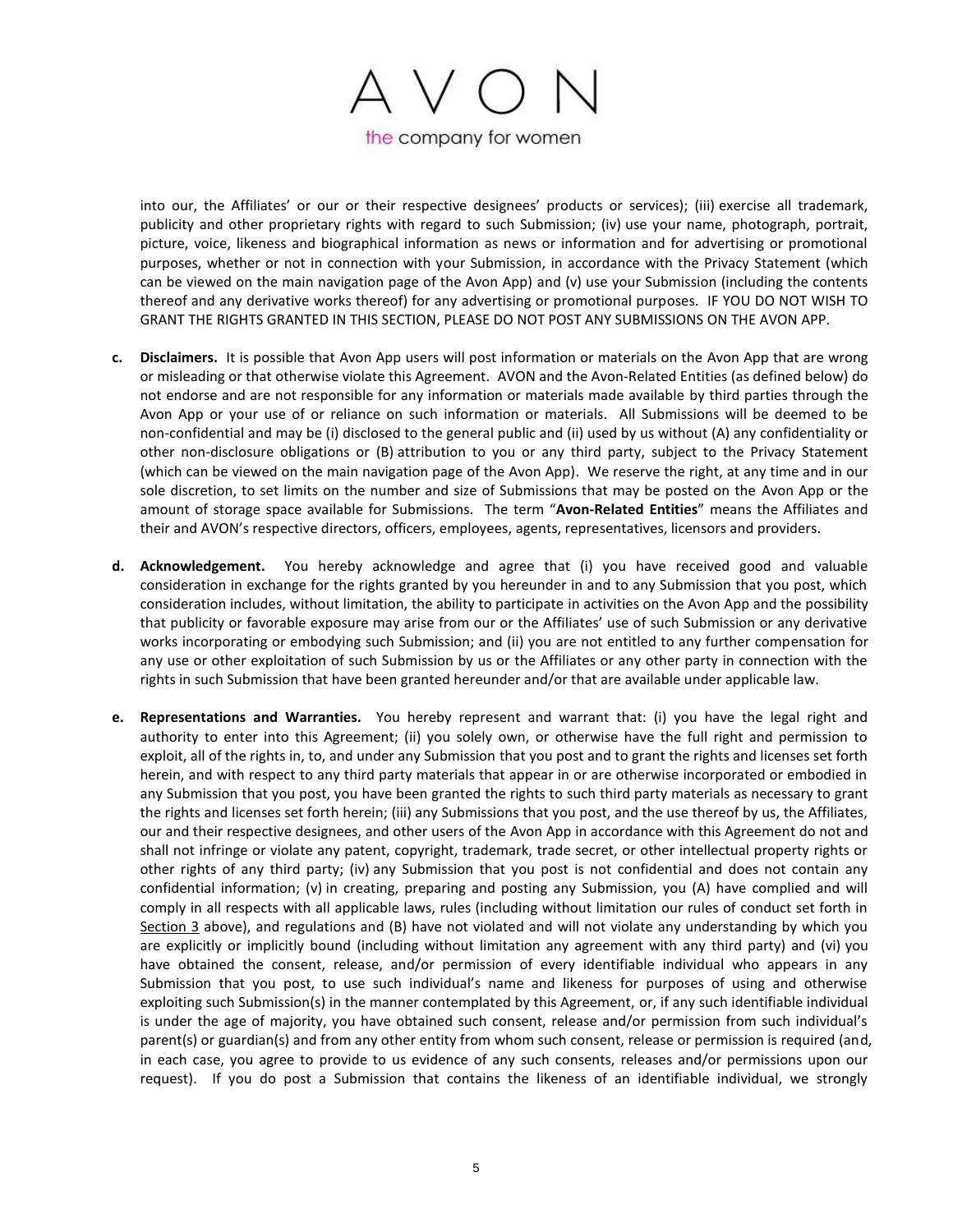

encourage you not to include any identifying information within such Submission, such as the individual's name or address.

- **f. Waiver; Further Assurances.** To the extent permitted under applicable law, you agree to forever release, discharge and waive all claims against AVON and the Avon-Related Entities from, and covenant not to initiate, file, maintain, or proceed upon any claims, demands, actions, losses, costs, damages, liabilities, judgments, settlements or expenses (including without limitation reasonable attorneys' fees) that relate in any way to the use of any Submission in a manner consistent with the rights granted under this Agreement, including without limitation any claim for idea misappropriation. Additionally, to the extent permitted under applicable law, you hereby waive any and all rights that you may have under laws worldwide that concern "moral rights" or "droit moral," or similar rights, in connection with any Submission (and you hereby represent and warrant that you have obtained clear, express written waivers from any applicable third parties with respect to any and all rights that such third parties may have under such laws in connection with any Submission that you post). At any time upon our request, you shall: (i) take or cause to be taken all such actions as we may reasonably deem necessary or desirable in order for us and the Affiliates to obtain the full benefits of this Agreement and any licenses granted by you hereunder, and (ii) execute a non-electronic hard copy of this Agreement.
- **g. No Obligation to Use.** We may determine in our sole discretion whether or not to exercise any right granted to us under this Agreement, and we shall have no obligation to (i) use or otherwise exploit any Submission or (ii) include any Submission on the Avon App or in any other services or materials.

**6. Unsolicited Input.** Notwithstanding anything to the contrary in this Agreement, we and the Affiliates do not accept, invite or consider unsolicited submissions or input of ideas, proposals or suggestions ("**Unsolicited Input**"), whether related to the Avon App, our products or otherwise. You hereby acknowledge and agree that (a) any Unsolicited Input is not confidential and AVON and the Affiliates have no confidentiality obligations with respect to such Unsolicited Input and (b) to the extent permitted under applicable law, any Unsolicited Input will become our and the Affiliates' sole property. Neither we nor any Affiliate has any obligation with respect to Unsolicited Input, and we and the Affiliates may use Unsolicited Input for any purpose whatsoever without compensation to you or any other person.

**7. Monitoring; Reporting of Objectionable Materials.** We may, but have no obligation to: (a) monitor, evaluate or alter Submissions before or after they appear on the Avon App; (b) seek to verify that any or all rights, consents, releases and permissions in or relating to a Submission have been obtained by you in accordance with your representations above; and/or (c) refuse, reject or remove any Submission at any time or for any valid reason (including without limitation if we determine in our sole discretion that all rights, consents, releases and permissions have not been obtained by you despite your representations above). You agree to cooperate with us in our verification and inquiries related to the foregoing. We may disclose any Submissions and the circumstances surrounding their transmission where reasonably required, and in accordance with our Privacy Statement. If you become aware of any unlawful, defamatory, offensive or objectionable material(s) in connection with the Avon App (other than material that infringes copyright, which is addressed separately in Section [8](#page-5-0) below), write to us at privacyUK&ROI@avon.com with a description of the material(s) at issue, your identity, the reason you believe the material is infringing and the location of such materials.

<span id="page-5-0"></span>**8. Claims of Copyright Infringement.** The Digital Millennium Copyright Act of 1998 ("**DMCA**") provides recourse for copyright owners who believe that material appearing on the Internet infringes their rights under U.S. copyright law. If you believe in good faith that materials made available on or accessible through the Avon App infringe your copyright, you (or your agent) may send AVON a notice requesting that AVON remove or block the materials or disable access to them. If you believe in good faith that someone has wrongly filed a notice of copyright infringement against you, the DMCA permits you to send AVON a counter-notice. Notices and counter-notices must meet the then-current statutory requirements imposed by the DMCA. See http://www.copyright.gov/ for details. Notices and counter-notices should be sent to John Bergin, Chief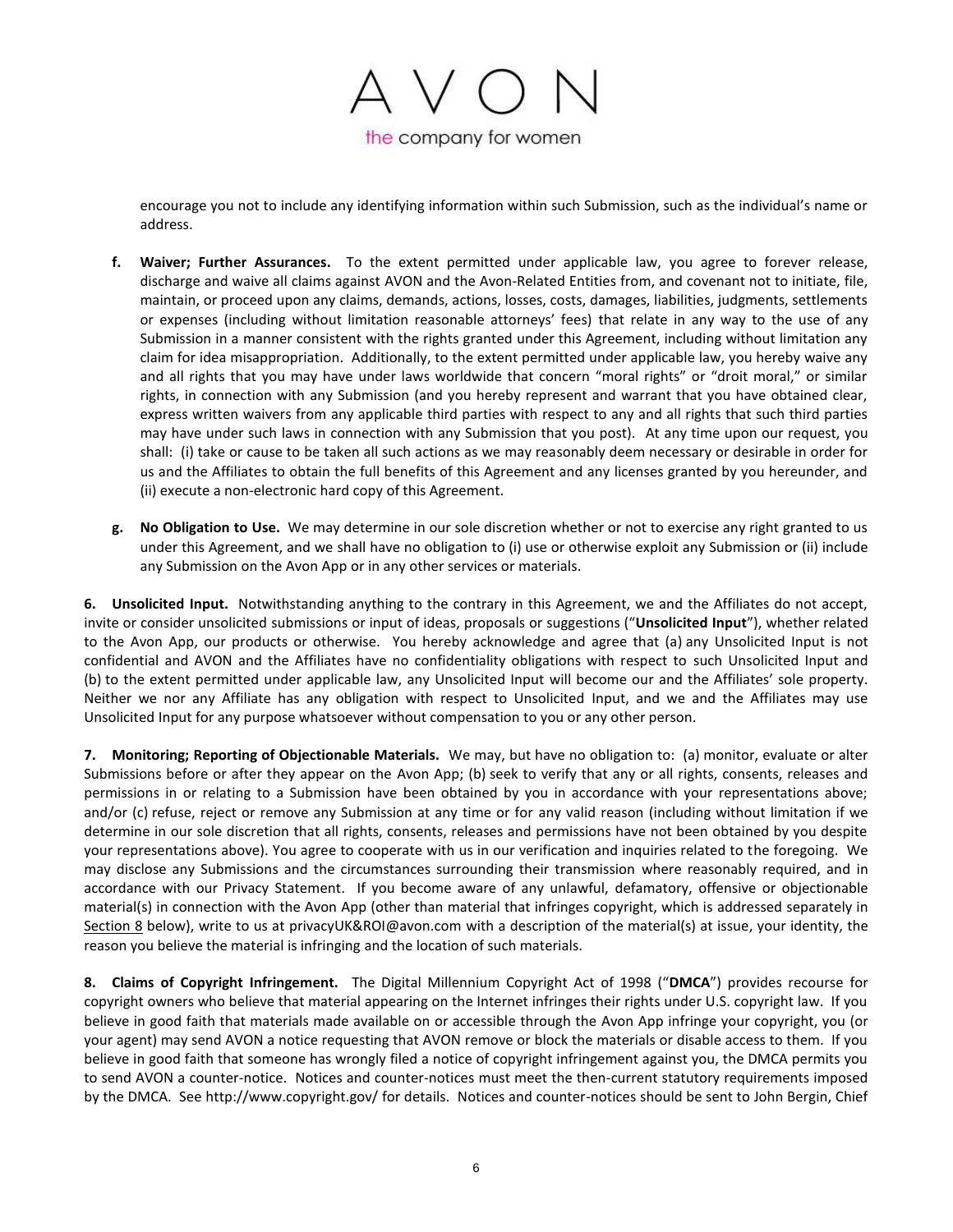

Trademark & Copyright Counsel, Global Legal, Avon Products Inc., 777 Third Avenue, New York, New York, 10017, USA; tel: +1 212-282-7000; email: dmca.notices@avon.com.We suggest that you consult your legal advisor before filing a notice or counter-notice. Also, please be aware that there are penalties for false claims under the DMCA.

**9. Our Proprietary Rights.** We, the Affiliates and/or our and their respective licensors and suppliers own the Avon App and the information and materials (including without limitation any Avon Content, but excluding Submissions) made available on or through the Avon App. Such information and materials are protected by copyright, trademark and/or other proprietary rights and laws.

We, the Affiliates and/or our or their respective licensors or suppliers own the trade names, trademarks and service marks on the Avon App, including without limitation "AVON". All trademarks and service marks on the Avon App not owned by us or the Affiliates are the property of their respective owners. You may not use our trade names, trademarks or service marks in connection with any product or service that is not ours, or in any manner that is likely to cause confusion. Nothing contained herein or on the Avon App should be construed as granting any license or right to use any trade names, trademarks or service marks without express prior written consent of the owner.

Please note that unauthorized use by you of the Avon App (including without limitation any software used to make the Avon App available) may subject you to monetary damages and other civil and criminal penalties including without limitation, for copyright infringement.

**10. Intended Audience.** The Avon App is made available from the United States, and the Avon App is not intended to subject AVON to the laws or jurisdiction of any state, country or territory other than those of England. Unless otherwise specified, materials made available through the Avon App are presented solely for the purpose of providing services and promoting products available in the United Kingdom. To the extent permitted under applicable law, AVON makes no, and hereby disclaims any, representations or warranties that the Avon App, in whole or in part, or any products, services, or materials made available through the Avon App, are appropriate or available for use in other locations. Those who choose to access the Avon App from other locations do so on their own initiative and at their own risk and are responsible for compliance with local laws, rules and regulations, if and to the extent local laws, rules or regulations are applicable. We may limit the Avon App's availability, in whole or in part, to any person(s), geographic area(s) or jurisdiction(s) we choose, at any time and in our sole discretion. You represent and warrant that (a) you are not located in a country that is subject to a U.S. Government embargo, or that has been designated by the U.S. Government as a "terrorist supporting" country; and (b) you are not listed on any U.S. Government list of prohibited or restricted parties.

<span id="page-6-0"></span>**11. Third Party Materials.** Avon App does not control any Third Party Materials (as defined below), and therefore you agree that neither AVON nor the Avon-Related Entities are responsible or liable for any Third Party Materials, including without limitation the performance, accuracy, integrity, quality, legality, usefulness, or safety of, or intellectual property rights relating to, Third Party Materials or their use. We have no obligation to monitor Third Party Materials, and we may remove or restrict access to any Third Party Materials (in whole or part) from the Avon App at any time. The inclusion of Third Party Materials in the Avon App, or access to Third Party Materials through the Avon App, does not imply our endorsement of, or our affiliation with any provider of, such Third Party Materials, nor does it imply our endorsement of any of the products or services that might be available through such Third Party Materials. Further, your use of Third Party Materials may be governed by additional terms and conditions that are not set forth in this Agreement or in our Privacy Policy (for example, terms and conditions that are made available by the provider(s) of third party applications or third party content). This Agreement does not create any legal relationship between you and provider(s) of such Third Party Materials, and nothing in this Agreement shall be deemed to be a representation or warranty by AVON or any Avon-Related Entity with respect to any Third Party Material, including any representation or warranty as to the security of any information (including without limitation credit card and other personal information) that you may provide or be requested to provide to any third party, whether through Third Party Materials or otherwise. The term "**Third Party Materials**" means: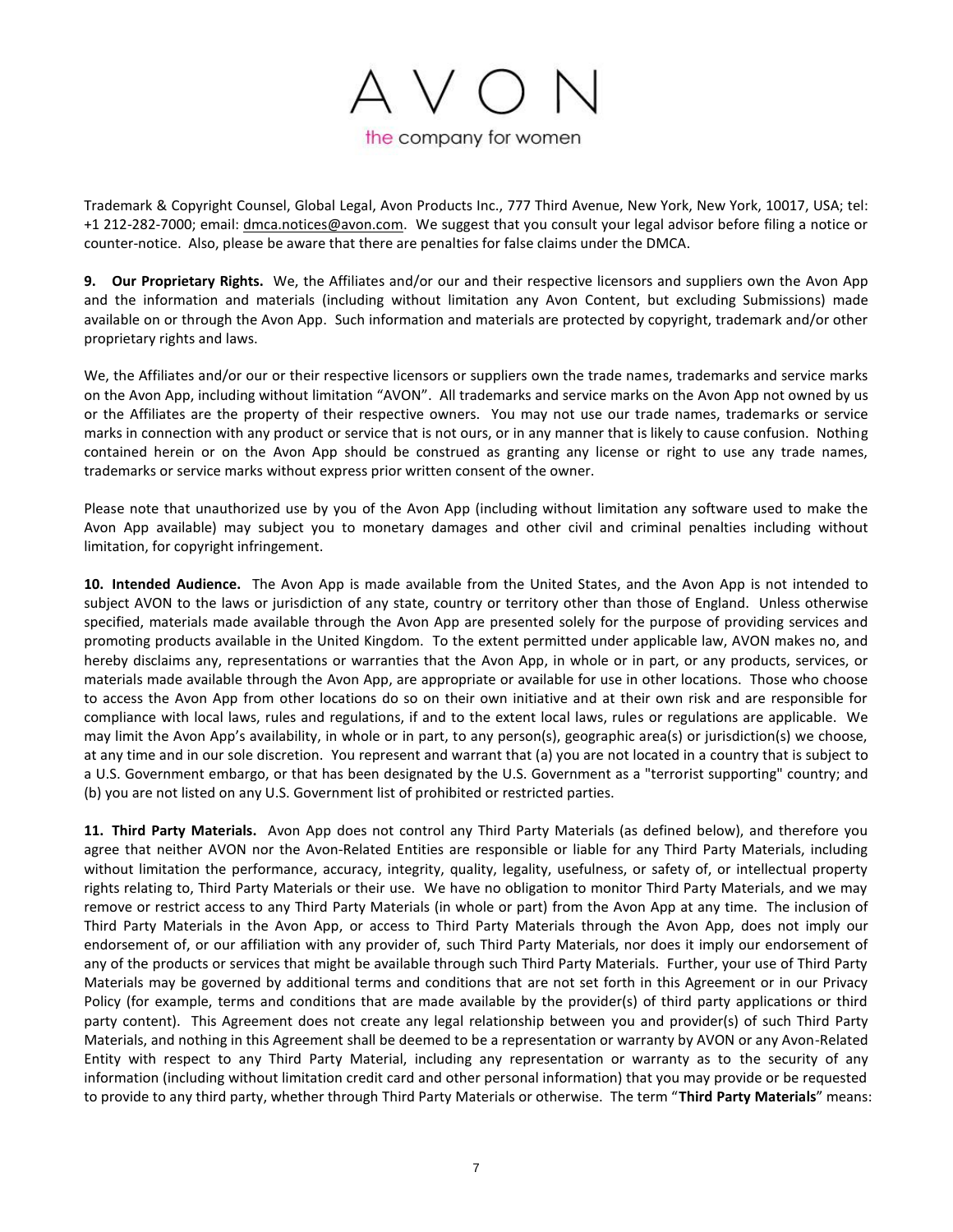

(a) third party software applications and services (or links thereto) that are made available by our third party service providers; (b) certain functionality that allows, via any online, mobile or wireless system or network with which the Avon App interacts, the routing and transmission of, and online access to, certain digital communications and content made available by third parties; and (c) links to or feeds from third party websites and other online resources.

You agree that your use of third party materials and any content, information, data, advertising, products, services, or other materials on or available through such third party materials is at your own risk and is subject to any terms and conditions applicable to such third party materials.

AVON shall have the right, at any time and at its sole discretion, to block links to the Avon App through technological or other means without prior notice.

**12. Disclaimer.** AVON,its affiliates, its related entities, Avon's retailers and Avon Independent Sales Representative will not be responsible for (i) losses that were caused by any breach on our part, or (ii) any business loss (including loss of profits, revenue, contracts, anticipated savings, data, goodwill or wasted expenditure), or (iii) any indirect or consequential losses that were not foreseeable to both you and us when the contract was formed.

We will do our utmost to ensure that availability of the Avon App will be untierrupted and that transmissions will be error-free. However, due to the nature of the internet, this cannot be guaranteed. Also, your access to the Avon App may also be occasionally suspended or restricted to allow for repairs, maintenance, or the introduction of new services or facilities. We will attempt to limit the frequency and duration of any such suspension or restriction.

We will not be held responsible for any delay or failure to comply with our obligations under these conditions if the delay or failure arises from any cause which is beyond our reasonable control. This condition does not affect your legal right to have goods and services provided within a reasonable time or to receive a refund if goods or services ordered cannot be supplied within a reasonable time owing to a cause beyond our reasonable control.

Applicable law may not allow for limitations of certain implied warranties; solely to the extent that such law applies to you, some or all of the above limitations or disclaimers may not apply to you, and you may have additional rights.

Nothing in these conditions limites or excludes our responsibility for fraudulent representations made by us or for death or personal injury caused by our negligence or willful misconduct.

The Avon App may include inaccuracies, errors and materials that violate or conflict with this Agreement.

### **13. Limitation of Liability. (included in 13)**

.

AVON is not responsible for any unauthorized access to or alteration of your submissions, transmissions or data or for any material or data sent or received or not sent or received.

AVON is not responsible or liable for any threatening, defamatory, obscene, offensive or illegal content or conduct of any other party (including without limitation any avon independent sales representative), or any infringement by a third party of another's intellectual property, privacy or other rights.

In no event shall the total liability of AVON, the avon-related entities and avon's retailers to you for all damages, losses and causes of action (whether in contract, tort or otherwise) arising from or related to this agreement, the AVON APP, or your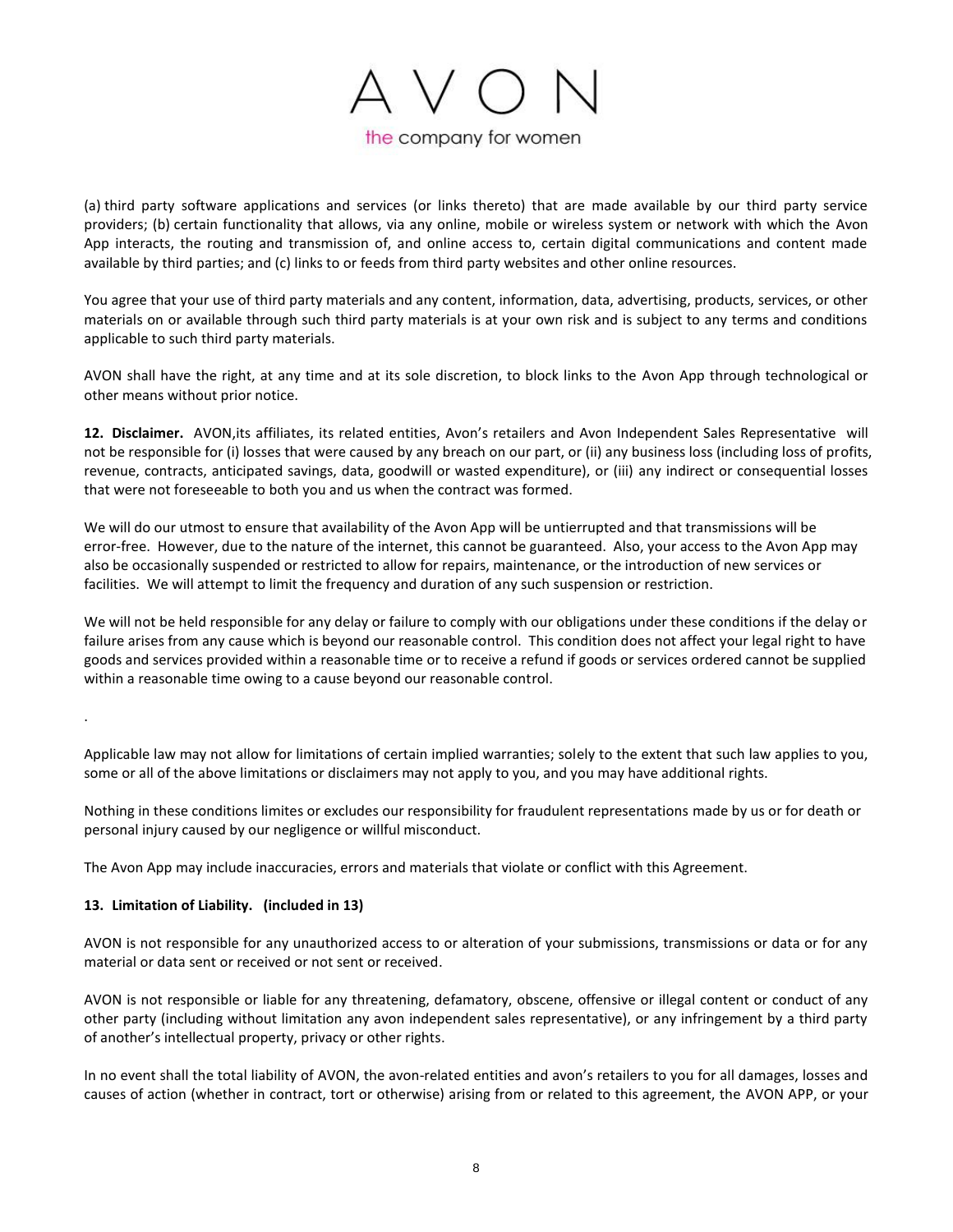

use of or inability to use the AVON APP exceed the amount paid by you, if any, for accessing or using the avon app; provided, however, if such damages, losses or causes of action are for gross negligence or willful misconduct, the total liability of avon, the avon-related entities and avon's retailers shall not exceed the greater of the amount paid by you for accessing or using the avon app and fifty dollars (\$50.00).

In the event of any failure of the AVON APP to conform to any applicable warranty, you may wish to contact the retailer from whom you obtained such app to determine its applicable refund policy. To the maximum extent permitted by applicable law, such retailer will have no other warranty obligation whatsoever with respect to THE AVON APP. Except as expressly set forth herein, such retailer will be responsible for no other claims, losses, liabilities, damages, costs or expenses attributable to any failure to conform to any warranty. Nothing herein creates or imposes any obligations on such retailer, or implies that such retailer has any obligations, with respect to the AVON APP. For clarity, unless such retailer has expressly agreed otherwise, such retailer shall not be responsible for addressing any claims relating to the avon app, including, but not limited to: (a) product liability claims; (b) any claim that the AVON APP fails to conform to any applicable legal or regulatory requirement; and (c) claims arising under consumer protection or similar legislation. In no event will AVON or any avon-related entity have any responsibility to you in respect of any intellectual property infringement claims relating to the AVON APP (or any portion thereof) or your use of the AVON APP or any products.

Applicable law may not allow for exclusions or limitations of certain damages; solely to the extent that such law applies to you, some or all of the above exclusions or limitations may not apply to you, and you may have additional rights. For example, in some jurisdictions, an application provider may not exclude or limit liability for personal injury or death directly resulting from the use of such provider's application or such provider's negligence.

**14. Indemnification**. Except to the extent prohibited under applicable law, you will defend, indemnify and hold harmless AVON, the Affiliates, and their respective directors, officers, employees, agents, representatives, licensors or providers (collectively "**Indemnified Parties**") from and against any and all allegations, claims, actions, demands, causes of action and other proceedings ("**Claims**") arising from or related to any of the following: (a) any violation of this Agreement or any other AVON terms, conditions or policies by you; (b) any Transaction to the extent that the Claim does not arise from the Indemnified Parties' breach of the Agreement; or (c) your violation of any rights of any Avon App user, customer or other third party; and you agree to reimburse the Indemnified Parties on demand for any damages, losses, costs, judgments, fees, fines and other expenses they reasonably incur (including attorneys' fees and court costs) as a result of any such Claim(s).

<span id="page-8-0"></span>**15. Termination and Enforcement.** This Agreement is effective until terminated. You agree that AVON, at its sole discretion, may suspend, restrict or terminate your access to or use of the Avon App, if AVON believes that you have violated or acted inconsistently with the letter or spirit of this Agreement (including without limitation your failure to comply with the rules of conduct set forth in Section [3](#page-2-0) above and the software licensing restrictions set forth in Section [4](#page-3-1) above), subject to any restrictions placed on AVON's exercise of such rights under applicable law. Upon any such termination, your right to use the Avon App will immediately cease. You agree that any suspension, restriction or termination of your access to or use of the Avon App may be effected upon immediate notice and that AVON may immediately deactivate or delete any user name and/or password used by or provided to you, and all related information and files associated therewith, and/or bar any further access to such information or files. You agree that AVON shall not be liable to you or any third party for any such suspension, restriction or termination of your access to the Avon App or to any such information or files, and shall not be required to make such information or files available to you after any such termination, suspension or restriction. AVON reserves the right to take steps that AVON believes are necessary or appropriate to enforce and/or verify compliance with this Agreement (including without limitation in connection with any legal process relating to your use of the Avon App and/or a third party claim that your use of the Avon App is unlawful or violates such third party's rights). Sections [1](#page-1-0) and [5](#page-3-0)[-21,](#page-10-0) and the restrictions set forth in Section [4](#page-3-1) of this Agreement shall survive any expiration or termination of this Agreement.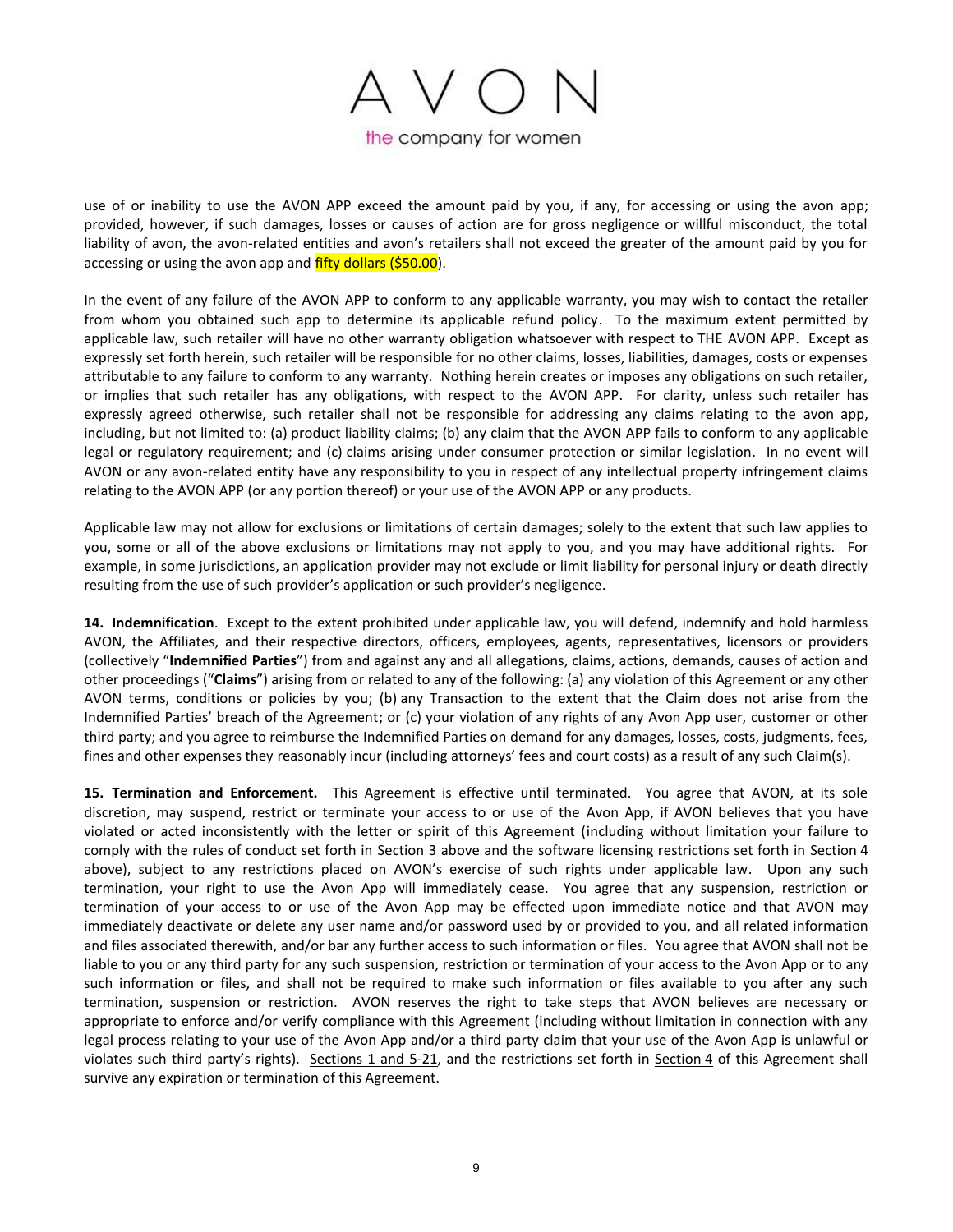

**16. Forward-Looking Statements**. Statements appearing on the Avon App that concern AVON, its affiliates and/or its management and that are not historical facts are "**Forward-Looking Statements**" within the meaning of the U.S. Private Securities Litigation Reform Act of 1995. Such forward-looking statements are based on management's reasonable current assumptions and expectations. Such forward-looking statements involve risks, uncertainties and other factors, which may cause the actual results, levels of activity, performance or achievement of AVON to be materially different from any future results expressed or implied by such forward-looking statements, and there can be no assurance that actual results will not differ materially from management's expectations. These factors and risks are described in our current annual report and current quarterly report filed with the U.S. Securities and Exchange Commission ("**SEC**") and in other filings we make with the SEC. You can access our most recent SEC filings via the SEC EDGAR system located at www.sec.gov, or you may view these filings on our investor website [\(www.avoninvestor.com\)](http://www.avoninvestor.com/) as soon as reasonably practicable after they are filed with or furnished to the SEC. We disclaim any obligation or responsibility to update, revise or supplement any Forward-Looking Statement or any other statements appearing on the Avon App.

**17. Governing Law; Dispute Resolution.** This Agreement as well as any dispute or claim (contractual or otherwise) arising out of or relating to this Agreement or your installation or use of the ("**Dispute**") shall be governed by the laws of England] without regard to its conflicts of laws principles. You agree that any Dispute shall be resolved only in the courts located in England and you hereby consent and submit to the jurisdiction of such courts for the purposes of litigating any such Dispute.

**18. Filtering.** Pursuant to 47 U.S.C. Section 230(d), as amended, we hereby notify you that parental control protections (such as computer hardware, software or filtering services) are commercially available that may assist you in limiting access to material that is harmful to minors. Information identifying current providers of such protections is available on the following two sites: GetNetWise (http://kids.getnetwise.org/) and OnGuard Online (http://onguardonline.gov/). Note that AVON does not endorse, support or approve any of the products or services listed at such sites.

<span id="page-9-0"></span>**19. Information or Complaints for users**. If you have a question or complaint about the Avon App, please contact Avon customer care on 0333 2345678

**20. Miscellaneous.** If any provision of this Agreement shall be deemed to be unlawful, void or for any reason unenforceable, then that provision shall be deemed severable from these terms and shall not affect the validity and enforceability of any remaining provisions. This Agreement does not, and shall not be construed to, create any partnership, joint venture, employer-employee, agency or franchisor-franchisee relationship between you and AVON. You may not assign, transfer or sublicense any or all of your rights or obligations under this Agreement without our express prior written consent. No waiver by either party of any breach or default hereunder will be deemed to be a waiver of any preceding or subsequent breach or default. Any heading, caption or section title contained herein is inserted only as a matter of convenience, and in no way defines or explains any section or provision hereof. This Agreement, together with all agreements and statements referred to herein and incorporated herein by reference, is the entire agreement between you and AVON relating to the subject matter hereof and, except as otherwise provided herein, supersedes any and all prior or contemporaneous written or oral agreements or understandings between you and AVON relating to such subject matter. Each party acknowledges that, in entering into this Agreement it has not relied on, and (in the absence of fraud) shall have no right or remedy in respect of, any statement, representation, assurance or warranty (whether made negligently or innocently) other than as expressly set out in this Agreement*.* Notices to you may be made by posting a notice (or a link to a notice) to the Avon App, by email, or by regular mail, at AVON's discretion. Without limitation, you agree that a printed version of this Agreement and of any notice given in electronic form shall be admissible in judicial or administrative proceedings based upon or relating to this Agreement to the same extent and subject to the same conditions as other business documents and records originally generated and maintained in printed form. Except as expressly set forth in Section [21,](#page-10-0) where applicable, nothing in this Agreement, express or implied, is intended to or shall confer on any person (other than the parties and their respective successors or permitted assigns) any rights, remedies, obligations or liabilities.